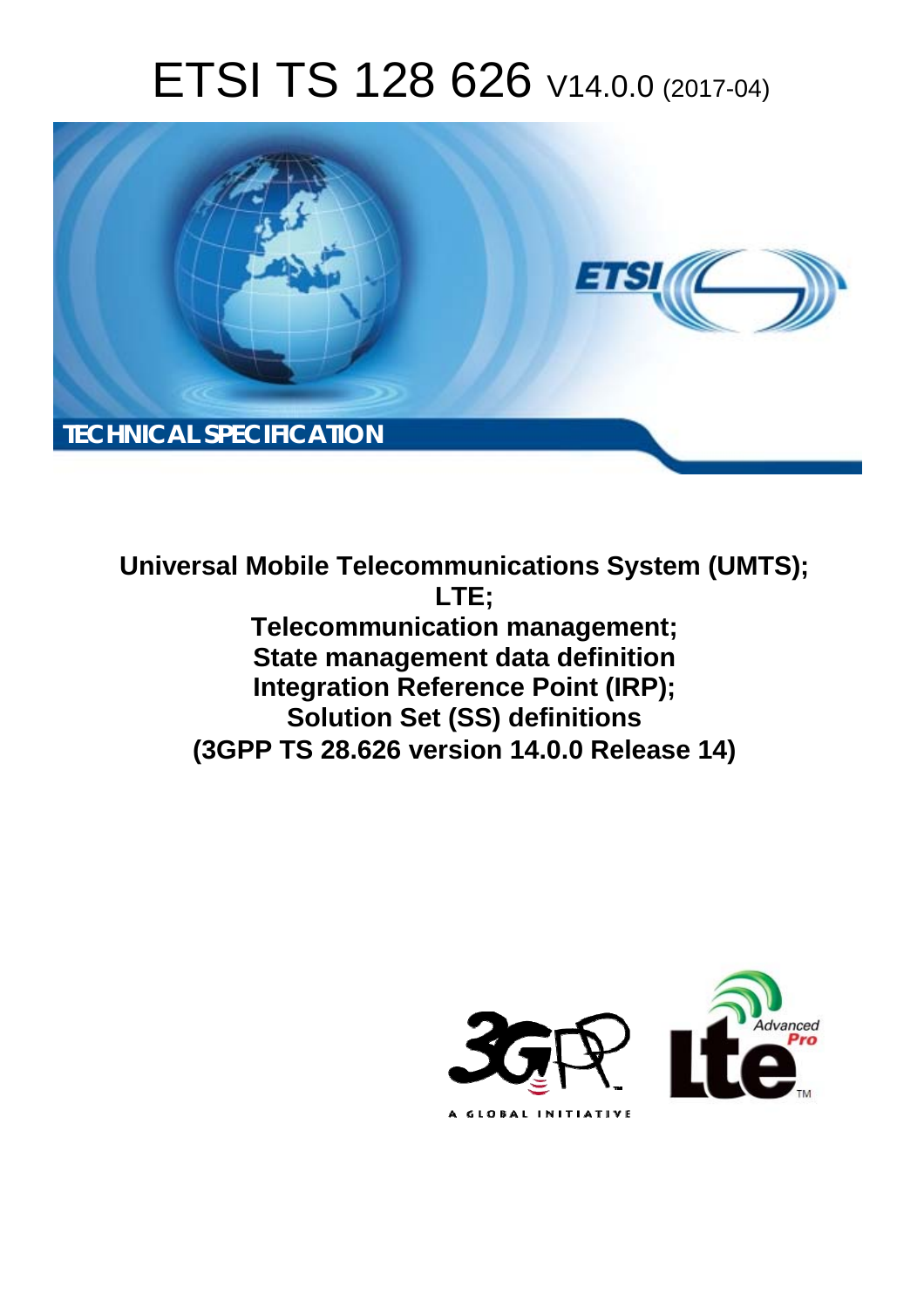Reference RTS/TSGS-0528626ve00

> Keywords LTE,UMTS

#### *ETSI*

#### 650 Route des Lucioles F-06921 Sophia Antipolis Cedex - FRANCE

Tel.: +33 4 92 94 42 00 Fax: +33 4 93 65 47 16

Siret N° 348 623 562 00017 - NAF 742 C Association à but non lucratif enregistrée à la Sous-Préfecture de Grasse (06) N° 7803/88

#### *Important notice*

The present document can be downloaded from: <http://www.etsi.org/standards-search>

The present document may be made available in electronic versions and/or in print. The content of any electronic and/or print versions of the present document shall not be modified without the prior written authorization of ETSI. In case of any existing or perceived difference in contents between such versions and/or in print, the only prevailing document is the print of the Portable Document Format (PDF) version kept on a specific network drive within ETSI Secretariat.

Users of the present document should be aware that the document may be subject to revision or change of status. Information on the current status of this and other ETSI documents is available at <https://portal.etsi.org/TB/ETSIDeliverableStatus.aspx>

If you find errors in the present document, please send your comment to one of the following services: <https://portal.etsi.org/People/CommiteeSupportStaff.aspx>

#### *Copyright Notification*

No part may be reproduced or utilized in any form or by any means, electronic or mechanical, including photocopying and microfilm except as authorized by written permission of ETSI. The content of the PDF version shall not be modified without the written authorization of ETSI.

The copyright and the foregoing restriction extend to reproduction in all media.

© European Telecommunications Standards Institute 2017. All rights reserved.

**DECT**TM, **PLUGTESTS**TM, **UMTS**TM and the ETSI logo are Trade Marks of ETSI registered for the benefit of its Members. **3GPP**TM and **LTE**™ are Trade Marks of ETSI registered for the benefit of its Members and of the 3GPP Organizational Partners.

**GSM**® and the GSM logo are Trade Marks registered and owned by the GSM Association.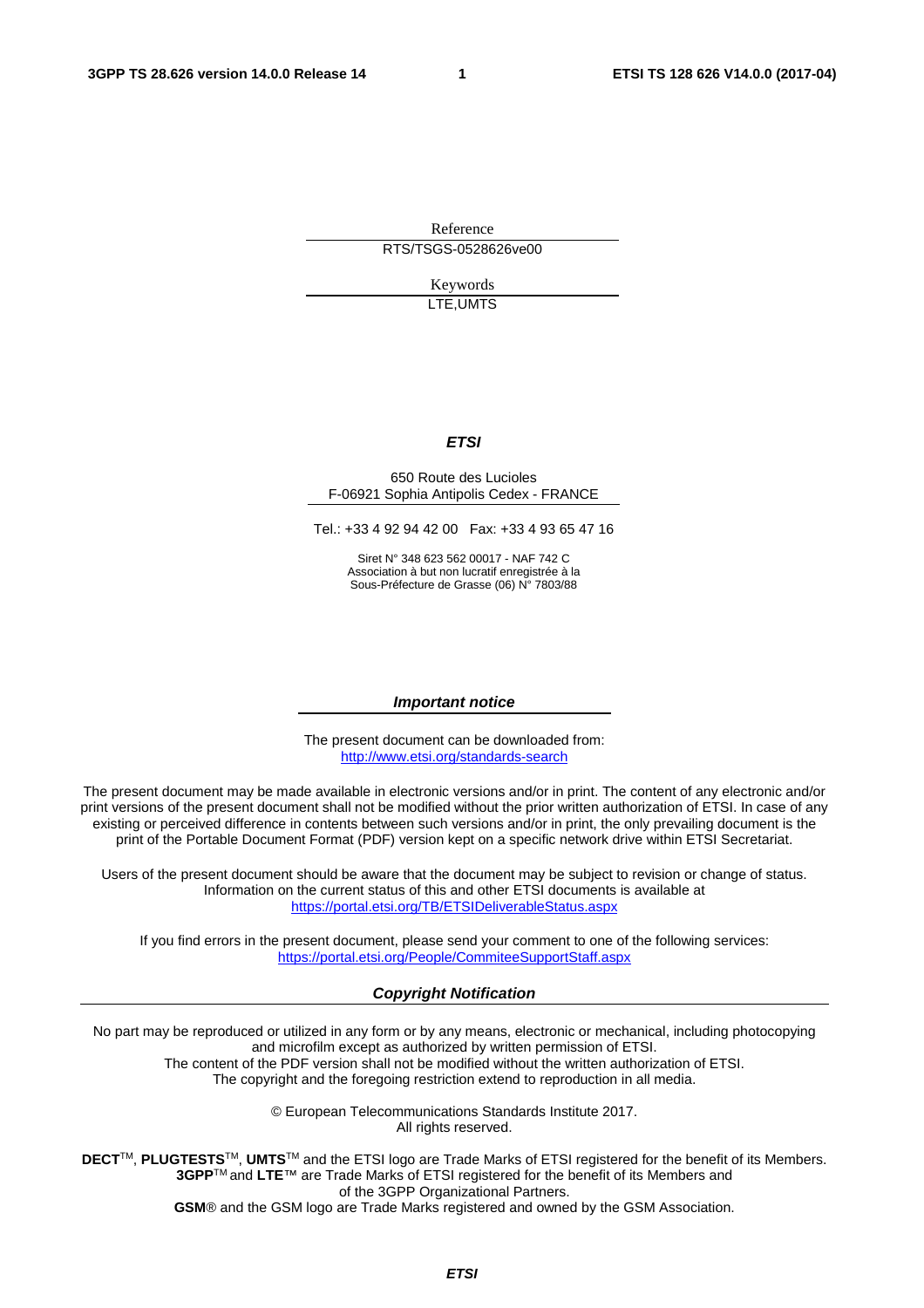#### Intellectual Property Rights

IPRs essential or potentially essential to the present document may have been declared to ETSI. The information pertaining to these essential IPRs, if any, is publicly available for **ETSI members and non-members**, and can be found in ETSI SR 000 314: *"Intellectual Property Rights (IPRs); Essential, or potentially Essential, IPRs notified to ETSI in respect of ETSI standards"*, which is available from the ETSI Secretariat. Latest updates are available on the ETSI Web server ([https://ipr.etsi.org/\)](https://ipr.etsi.org/).

Pursuant to the ETSI IPR Policy, no investigation, including IPR searches, has been carried out by ETSI. No guarantee can be given as to the existence of other IPRs not referenced in ETSI SR 000 314 (or the updates on the ETSI Web server) which are, or may be, or may become, essential to the present document.

#### Foreword

This Technical Specification (TS) has been produced by ETSI 3rd Generation Partnership Project (3GPP).

The present document may refer to technical specifications or reports using their 3GPP identities, UMTS identities or GSM identities. These should be interpreted as being references to the corresponding ETSI deliverables.

The cross reference between GSM, UMTS, 3GPP and ETSI identities can be found under [http://webapp.etsi.org/key/queryform.asp.](http://webapp.etsi.org/key/queryform.asp)

#### Modal verbs terminology

In the present document "**shall**", "**shall not**", "**should**", "**should not**", "**may**", "**need not**", "**will**", "**will not**", "**can**" and "**cannot**" are to be interpreted as described in clause 3.2 of the [ETSI Drafting Rules](https://portal.etsi.org/Services/editHelp!/Howtostart/ETSIDraftingRules.aspx) (Verbal forms for the expression of provisions).

"**must**" and "**must not**" are **NOT** allowed in ETSI deliverables except when used in direct citation.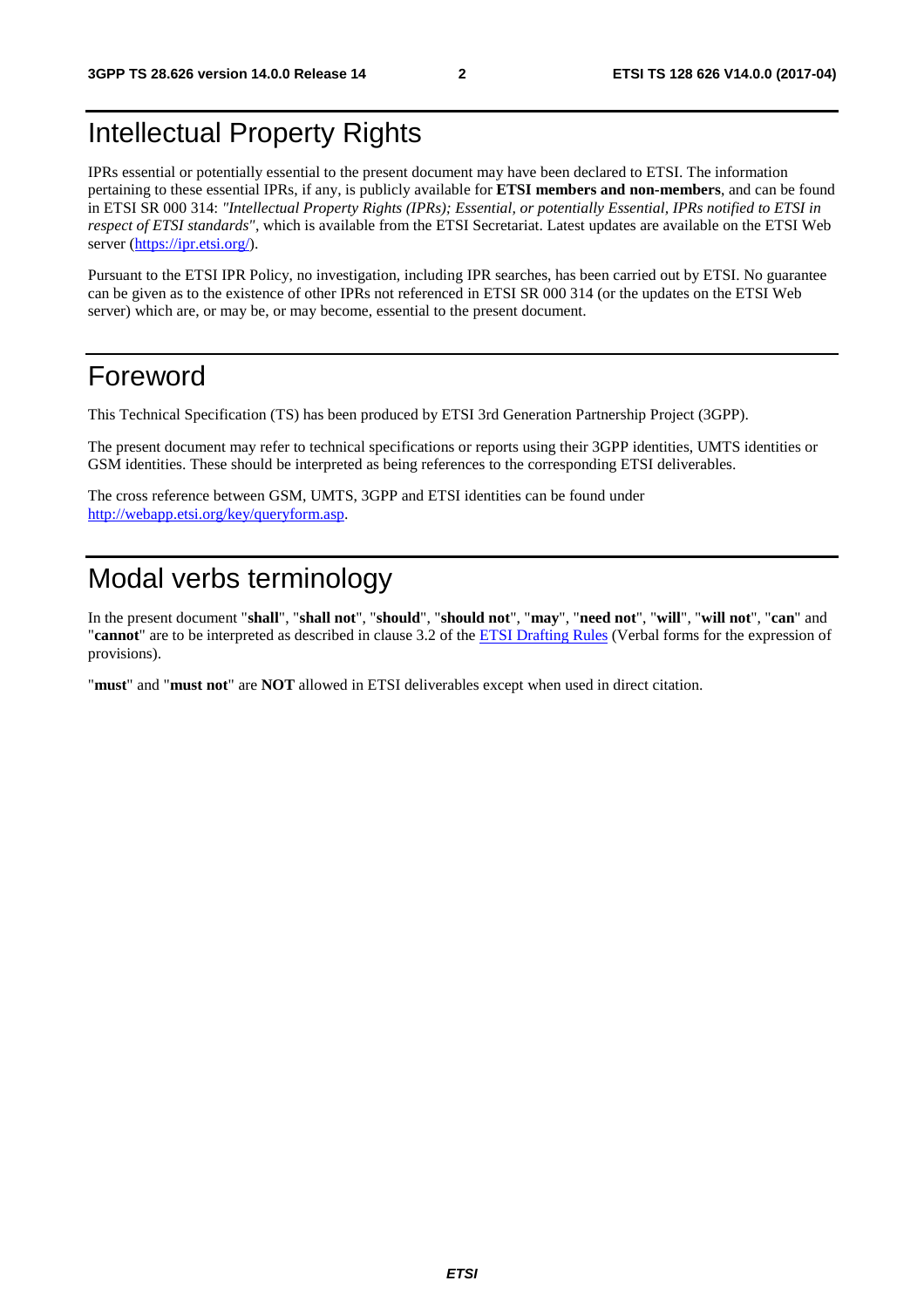ETSI TS 128 626 V14.0.0 (2017-04)

## Contents

| 1                                       |  |  |  |  |  |  |  |
|-----------------------------------------|--|--|--|--|--|--|--|
| $\overline{2}$                          |  |  |  |  |  |  |  |
| 3<br>3.1<br>3.2                         |  |  |  |  |  |  |  |
| $\overline{4}$                          |  |  |  |  |  |  |  |
| <b>Annex A (normative):</b>             |  |  |  |  |  |  |  |
| A.1<br>A.1.1                            |  |  |  |  |  |  |  |
| A.2<br>A.2.1<br>A.2.2                   |  |  |  |  |  |  |  |
| A.3<br>A.3.1<br>A.3.2<br>A.3.3<br>A.3.4 |  |  |  |  |  |  |  |
| <b>Annex B</b> (normative):             |  |  |  |  |  |  |  |
| B.0                                     |  |  |  |  |  |  |  |
| B.1<br>B.1.0<br>B.1.1                   |  |  |  |  |  |  |  |
| B.2                                     |  |  |  |  |  |  |  |
| B.3<br>B.3.1<br><b>B.3.2</b>            |  |  |  |  |  |  |  |
| <b>Annex C</b> (Informative):           |  |  |  |  |  |  |  |
|                                         |  |  |  |  |  |  |  |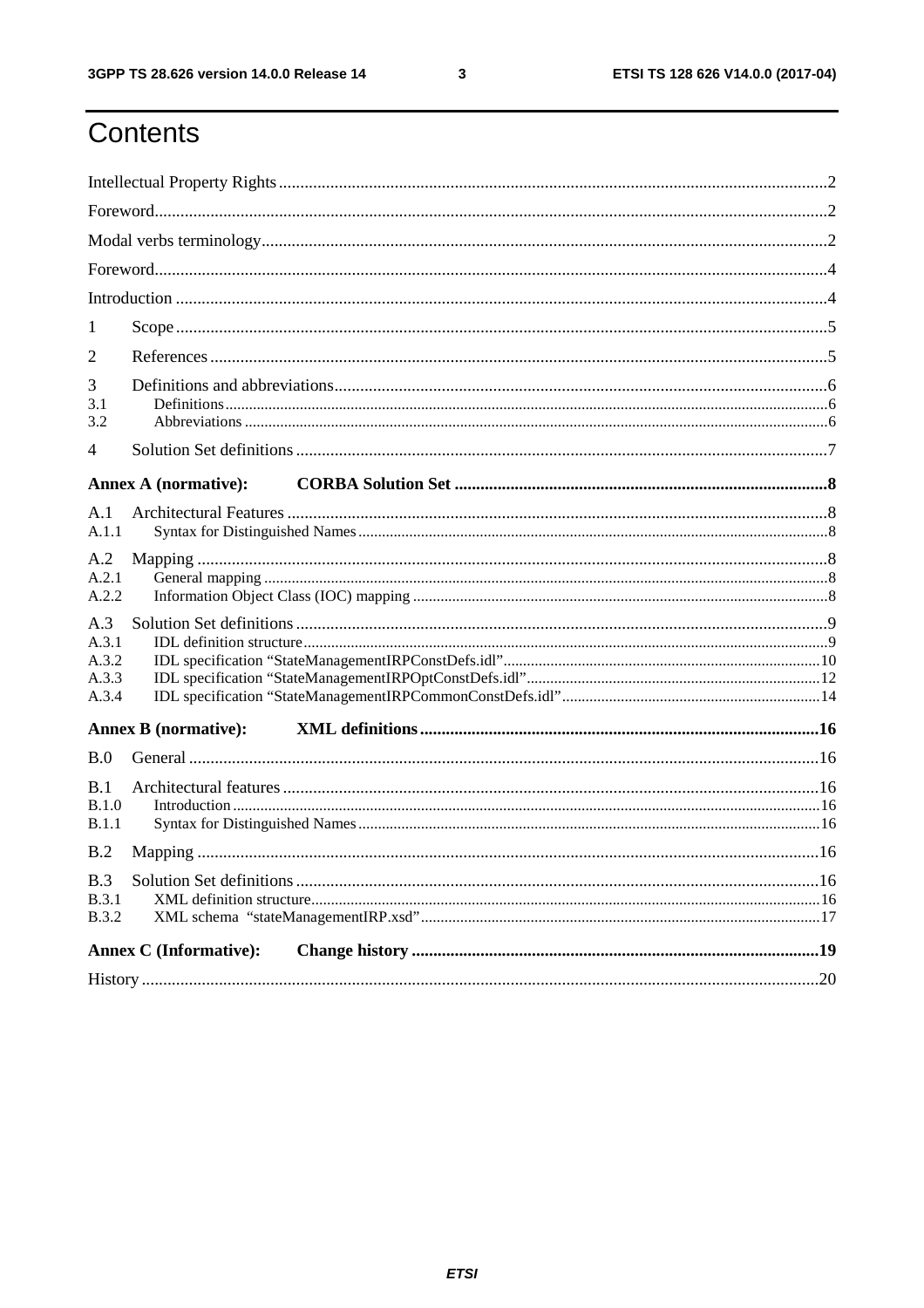#### Foreword

This Technical Specification (TS) has been produced by the 3rd Generation Partnership Project (3GPP).

The contents of the present document are subject to continuing work within the TSG and may change following formal TSG approval. Should the TSG modify the contents of the present document, it will be re-released by the TSG with an identifying change of release date and an increase in version number as follows:

Version x.y.z

where:

- x the first digit:
	- 1 presented to TSG for information;
	- 2 presented to TSG for approval;
	- 3 or greater indicates TSG approved document under change control.
- y the second digit is incremented for all changes of substance, i.e. technical enhancements, corrections, updates, etc.
- z the third digit is incremented when editorial only changes have been incorporated in the document.

#### Introduction

The present document is part of a TS-family covering the 3<sup>rd</sup> Generation Partnership Project; Technical Specification Group Services and System Aspects; Telecommunication management; as identified below:

- 28.624 State Management Data Definition Integration Reference Point (IRP); Requirements.
- 28.625 State Management Data Definition Integration Reference Point (IRP); Information Service (IS).
- **28.626 State Management Data Definition Integration Reference Point (IRP); Solution Set (SS) definitions.**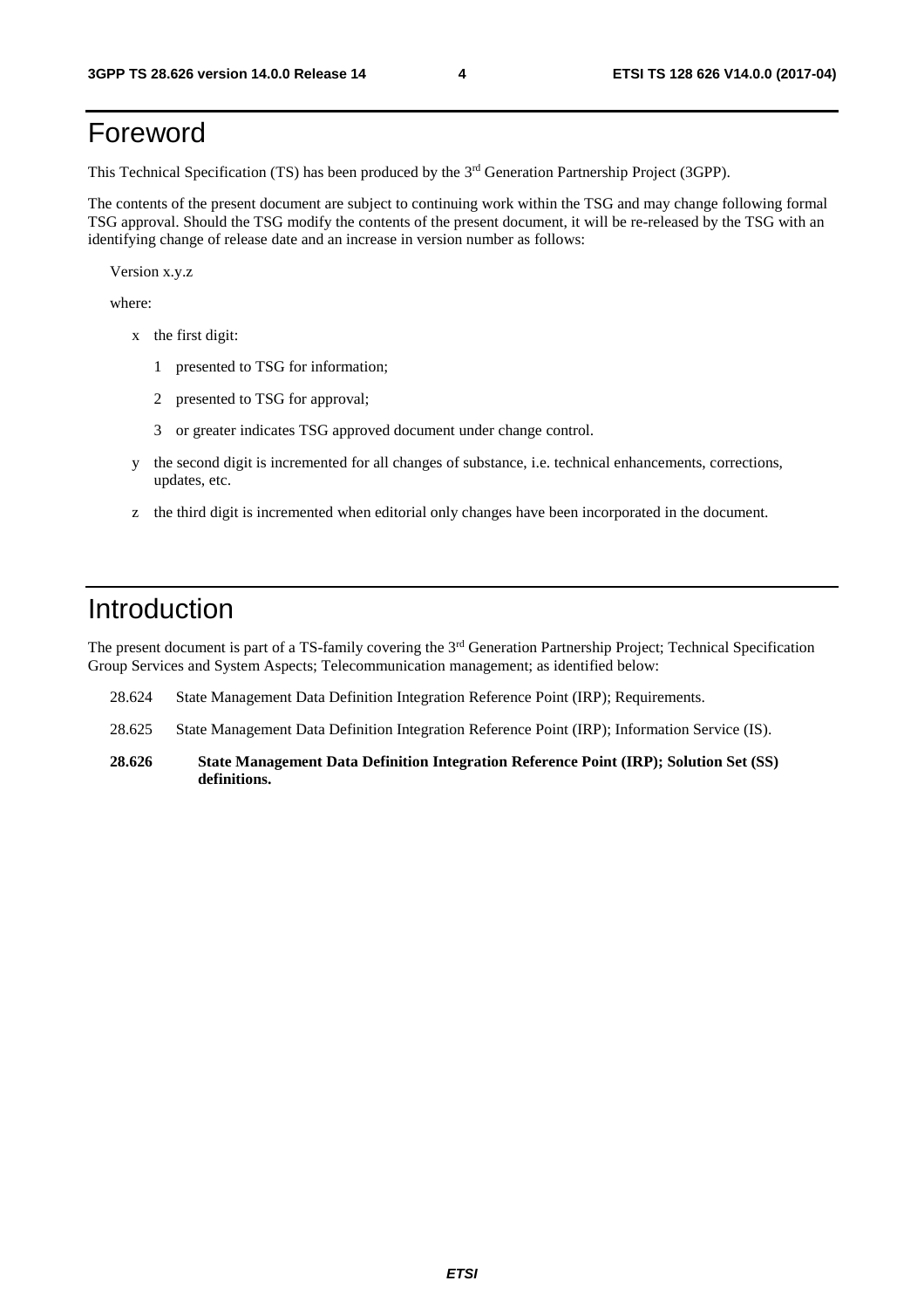#### 1 Scope

The present document specifies the Solution Set (SS) definitions for the IRP whose semantics is specified in State Management Data Definition IRP: Information Service (IS) (3GPP TS 28.625 [2]).

This Solution Set definitions specification is related to 3GPP TS 28.625 V13.0.X.

#### 2 References

The following documents contain provisions, which, through reference in this text, constitute provisions of the present document.

- References are either specific (identified by date of publication, edition number, version number, etc.) or non-specific.
- For a specific reference, subsequent revisions do not apply.
- For a non-specific reference, the latest version applies. In the case of a reference to a 3GPP document (including a GSM document), a non-specific reference implicitly refers to the latest version of that document *in the same Release as the present document*.
- [1] 3GPP TS 28.623: "Generic Network Resource Model (NRM) Integration Reference Point (IRP); Solution Set (SS) definitions".
- [2] 3GPP TS 28.625: "Telecommunication management; State Management Data Definition Integration Reference Point (IRP): Information Service (IS)".
- [3] ITU-T Recommendation X.721: "Information technology Open Systems Interconnection Structure of management information: Definition of management information".
- [4] ITU-T Recommendation M.3100: "Generic network information model".
- [5] 3GPP TS 32.612: "Telecommunication management; Configuration Management (CM); Bulk CM Integration Reference Point (IRP); Information Service (IS)".
- [6] 3GPP TS 32.616: "Telecommunication management; Configuration Management (CM); Bulk CM Integration Reference Point (IRP); Solution Set (SS) definitions".
- [7] W3C REC-xml11-20060816: "Extensible Markup Language (XML) 1.1 (Second Edition)".
- [8] Void.
- [9] W3C XML Schema Definition Language (XSD) 1.1 Part 1: Structures..
- [10] W3C XML Schema Definition Language (XSD) 1.1 Part 2: Datatypes.
- [11] W3C REC-xml-names-20060816: "Namespaces in XML 1.1 (Second Edition)".
- [12] ITU-T Recommendation X.721: "Information technology Open Systems Interconnection Structure of management information: Definition of management information".
- [13] 3GPP TS 32.300: "Telecommunication management; Configuration Management (CM); Name convention for Managed Objects".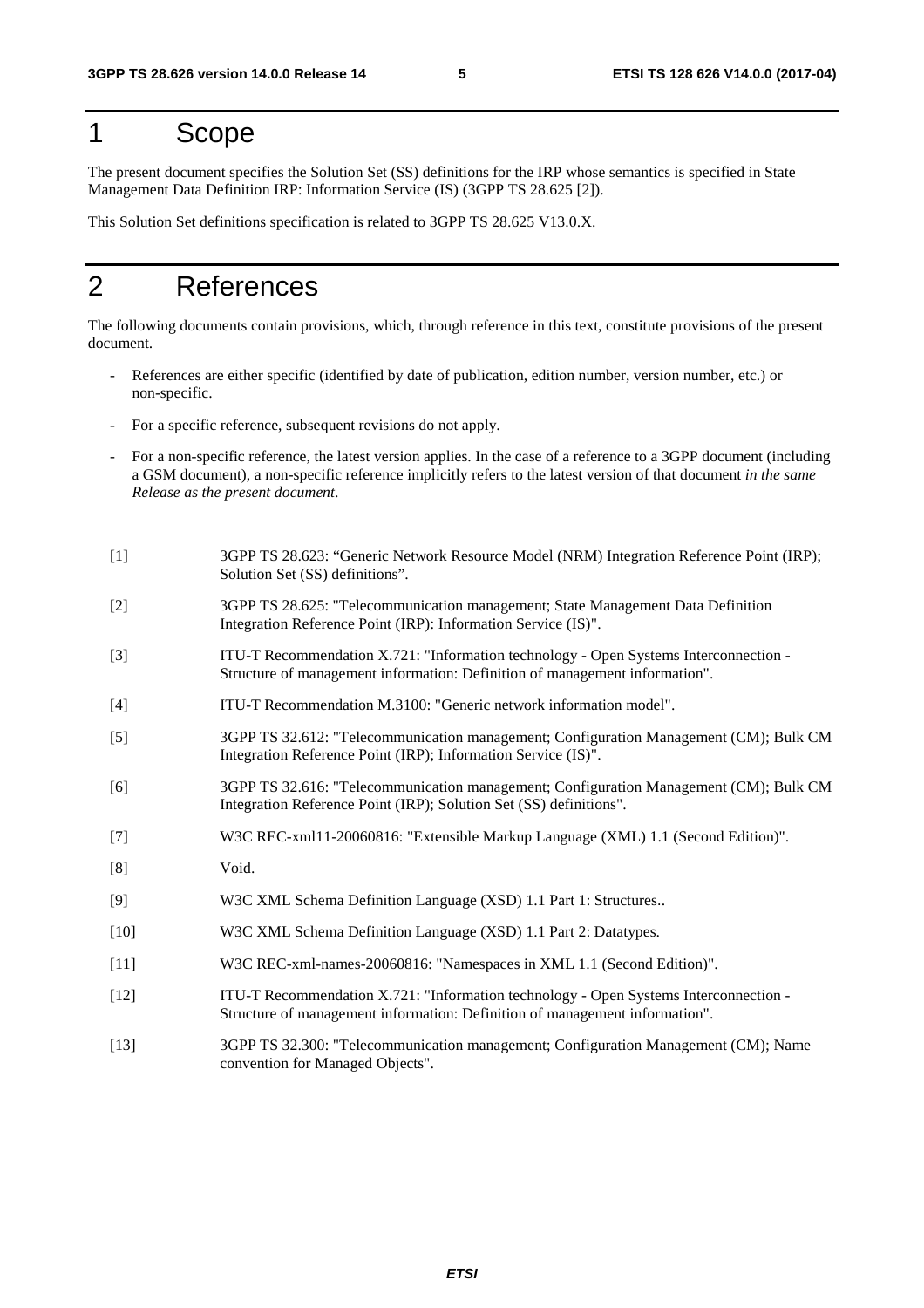## 3 Definitions and abbreviations

#### 3.1 Definitions

For the purposes of the present document, the terms and definitions defined in 3GPP TS 32.672 [2] apply, and the following XML terms and definitions apply:

**XML file:** See definition of [1].

**XML document:** See definition of [1].

**XML declaration:** See definition of [1].

**XML element:** See definition of [1].

**empty XML element:** See definition of [1].

**XML content (of an XML element):** See definition of [1].

**XML start-tag:** See definition of [1].

**XML end-tag:** See definition of [1].

**XML empty-element tag:** See definition of [1].

**XML attribute specification:** See definition of [1].

**DTD:** See definition of [1].

**XML schema:** See definition of [1].

**XML namespace:** See definition of [1].

**XML complex type:** See definition of [1].

**XML element type:** See definition of [1].

#### 3.2 Abbreviations

For the purposes of the present document, the following abbreviations apply:

| CM <sub></sub> | <b>Configuration Management</b>            |
|----------------|--------------------------------------------|
| <b>CORBA</b>   | Common Object Request Broker Architecture  |
| <b>DTD</b>     | Document Type Definition                   |
| <b>EDGE</b>    | Enhanced Data for GSM Evolution            |
| <b>GERAN</b>   | <b>GSM/EDGE Radio Access Network</b>       |
| <b>GSM</b>     | Global System for Mobile communication     |
| IDL            | Interface Definition Language              |
| <b>TOC</b>     | <b>Information Object Class</b>            |
| <b>IRP</b>     | <b>Integration Reference Point</b>         |
| <b>IS</b>      | <b>Information Service</b>                 |
| <b>NE</b>      | Network Element                            |
| <b>NRM</b>     | Network Resource Model                     |
| OMG            | <b>Object Management Group</b>             |
| SS             | Solution Set                               |
| <b>UMTS</b>    | Universal Mobile Telecommunications System |
| <b>UTRAN</b>   | Universal Terrestrial Radio Access Network |
| XML            | eXtensible Markup Language                 |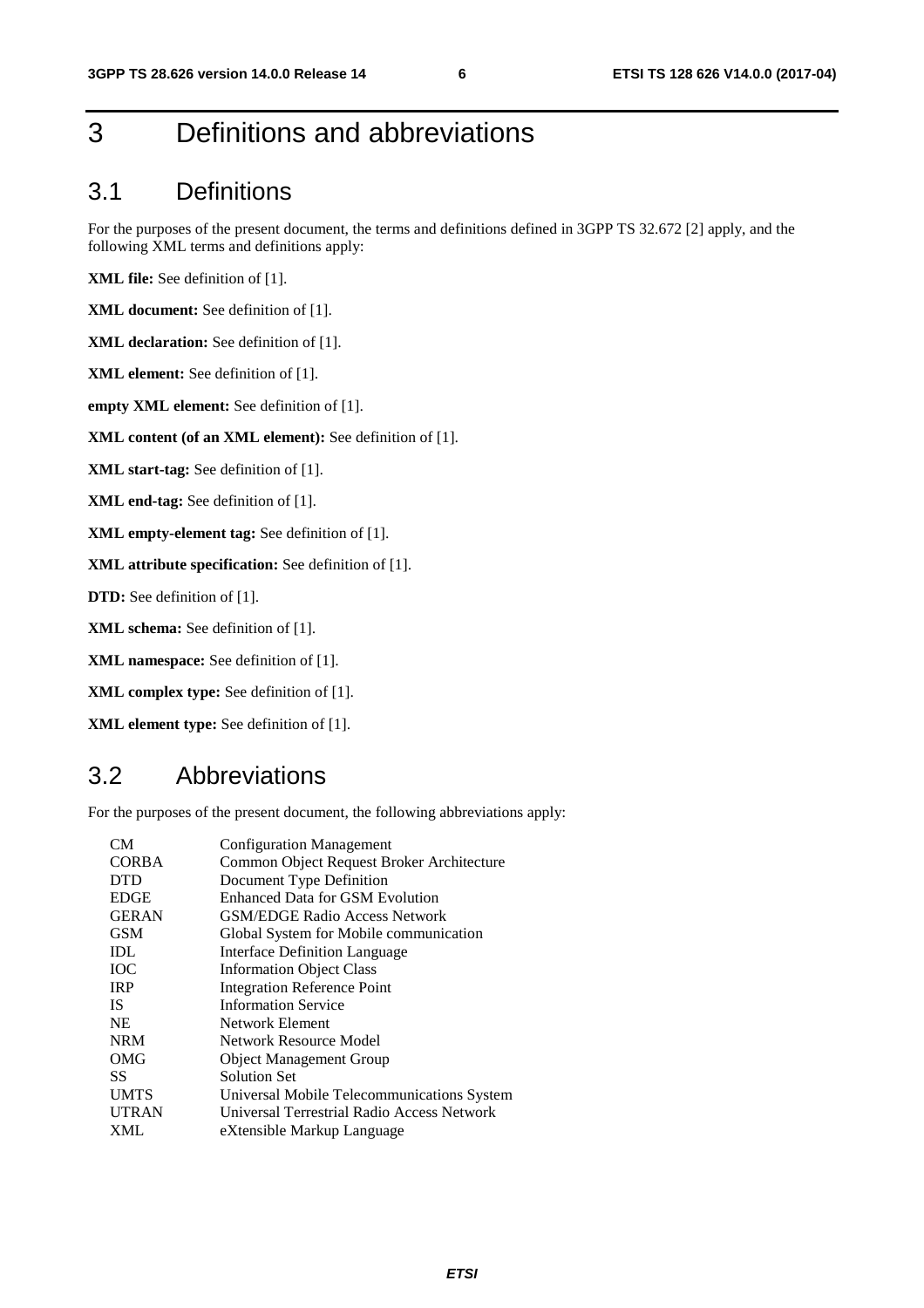### 4 Solution Set definitions

This specification defines the following 3GPP State Management Data Definition IRP Solution Set definitions:

- 3GPP State Management Data Definition IRP CORBA SS (Annex A)
- 3GPP State Management Data Definition IRP XML definitions (Annex B)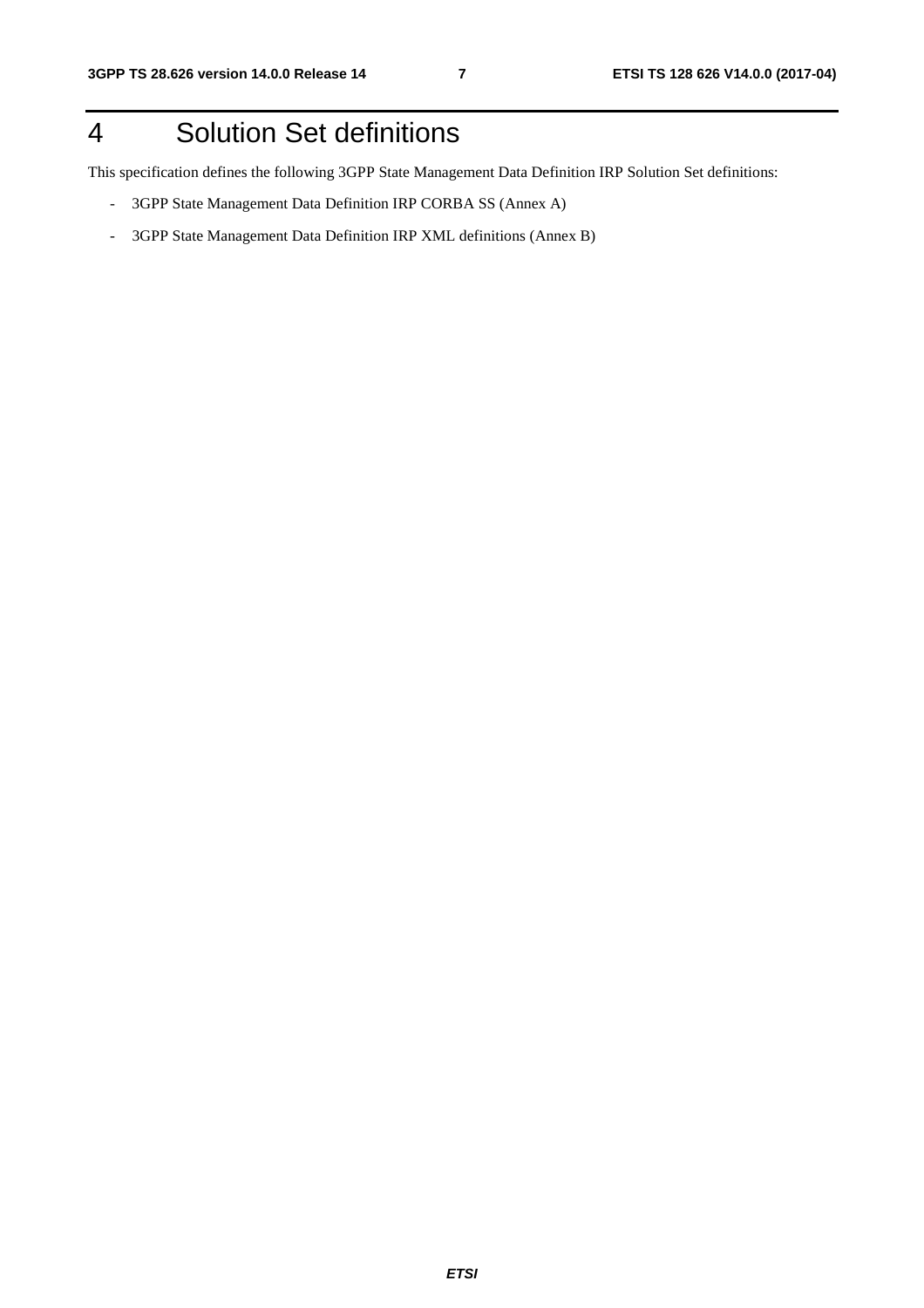#### Annex A (normative): CORBA Solution Set

#### A.1 Architectural Features

The overall architectural feature of State Management Data Definition IRP is specified in 3GPP TS 28.625 [2].

This clause specifies features that are specific to the CORBA SS.

#### A.1.1 Syntax for Distinguished Names

The syntax of a Distinguished Name is defined in 3GPP TS 32.300 [13].

### A.2 Mapping

#### A.2.1 General mapping

None.

#### A.2.2 Information Object Class (IOC) mapping

Table 1 provides the mapping of the information object classes defined in the IS of the State Management IRP [2] to the equivalent of this CORBA Solution Set.

#### **Table 1: Mapping of IOCs**

| <b>IOCs defined in State Management Data Definition</b><br><b>IRP IS [2]</b> | <b>CORBA SS Method</b>                                                |
|------------------------------------------------------------------------------|-----------------------------------------------------------------------|
| StateManagementEntity                                                        | I No mapping applicable for this < <archetype>&gt; class.</archetype> |

#### **Table 2: Mapping of Attributes**

| <b>Attributes defined in State</b><br><b>Management Data Definition</b><br><b>IRP IS [2]</b> | <b>CORBA SS Method attributes</b>                           | Qualifier |
|----------------------------------------------------------------------------------------------|-------------------------------------------------------------|-----------|
| operationalState                                                                             | OperationalState (ITU-T Recommendation X.721 [3])           | м         |
| operationalState                                                                             | OperationalStateTypeOpt (ITU-T Recommendation X.721 [3])    | O         |
| usageState                                                                                   | UsageState (ITU-T Recommandation X.721 [3])                 | M         |
| usageState                                                                                   | UsageStateTypeOpt (ITU-T Recommandation X.721 [3])          | O         |
| administrativeState                                                                          | AdministrativeState (ITU-T Recommandation X.721 [3])        | M         |
| administrativeState                                                                          | AdministrativeStateTypeOpt (ITU-T Recommandation X.721 [3]) | O         |
| alarmStatus                                                                                  | AlarmStatus (ITU-T Recommandation M.3100 [4])               | M         |
| alarmStatus                                                                                  | AlarmStatusTypeOpt (ITU-T Recommendation M.3100 [4])        | O         |
| proceduralStatus                                                                             | ProceduralStatus (ITU-T Recommendation X.721 [3])           | м         |
| proceduralStatus                                                                             | ProceduralStatusTypeOpt (ITU-T Recommendation X.721 [3])    | O         |
| availabilityStatus                                                                           | AvailabilityStatus (ITU-T Recommandation X.721 [3])         | м         |
| availabilityStatus                                                                           | AvailabilityStatusTypeOpt (ITU-T Recommandation X.721 [3])  | O         |
| controlStatus                                                                                | ControlStatus (ITU-T Recommandation X.721 [3])              | м         |
| controlStatus                                                                                | ControlStatusTypeOpt (ITU-T Recommandation X.721 [3])       | O         |
| standbyStatus                                                                                | StandbyStatus (ITU-T Recommandation X.721 [3])              | м         |
| standbyStatus                                                                                | StandbyStatusTypeOpt (ITU-T Recommandation X.721 [3])       | O         |
| unknownStatus                                                                                | UnknownStatus (ITU-T Recommendation X.721 [3])              | M         |
| unknownStatus                                                                                | UnknownStatusTypeOpt (ITU-T Recommendation X.721 [3])       | O         |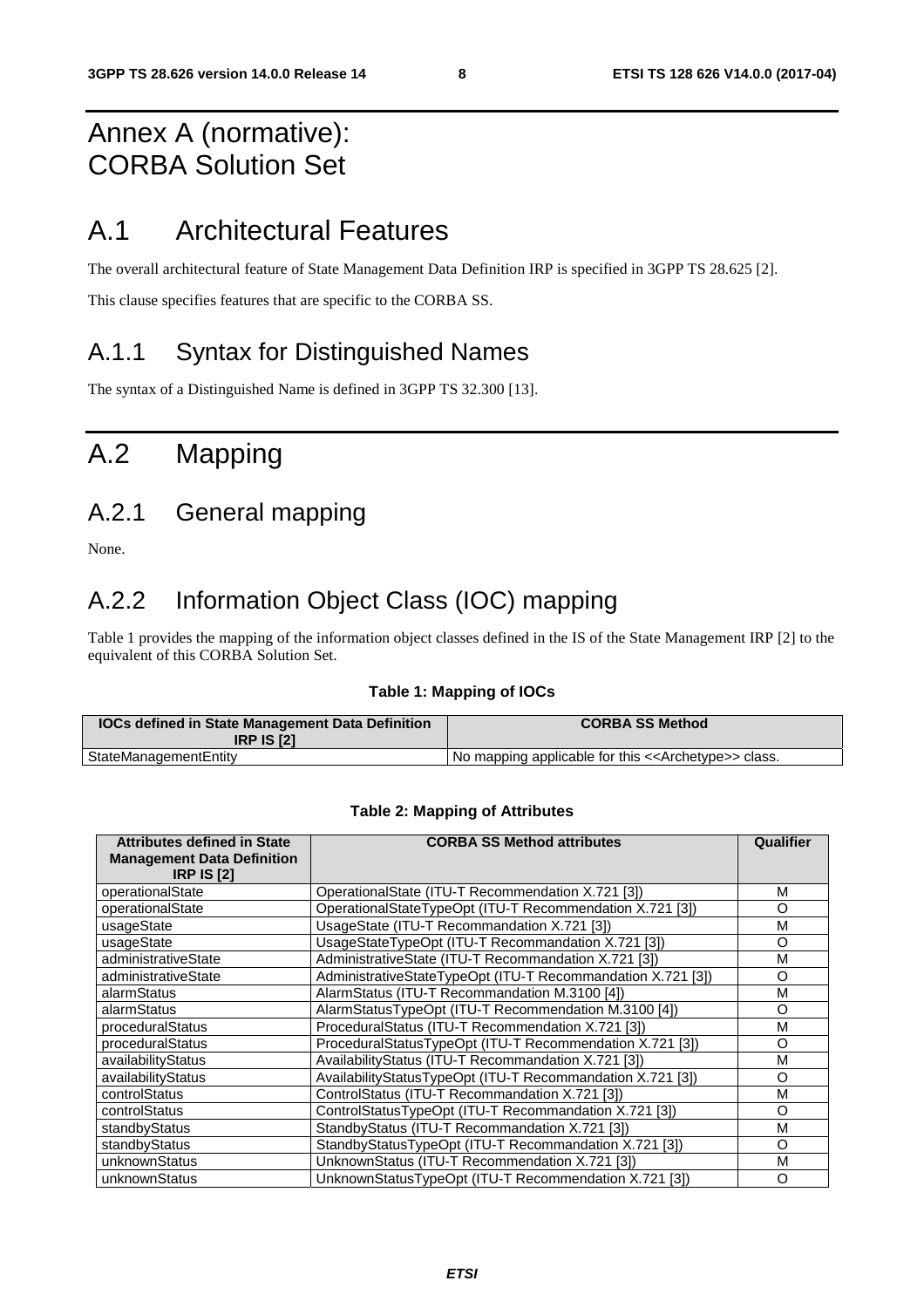## A.3 Solution Set definitions

#### A.3.1 IDL definition structure

Clause A.3.2 contains const definitions for State Management Data Definition IRP.

Clause A.3.3 contains commonly used optional definitions for State Management Data Definition IRP.

Clause A.3.4 contains commonly used definitions for State Management Data Definition IRP.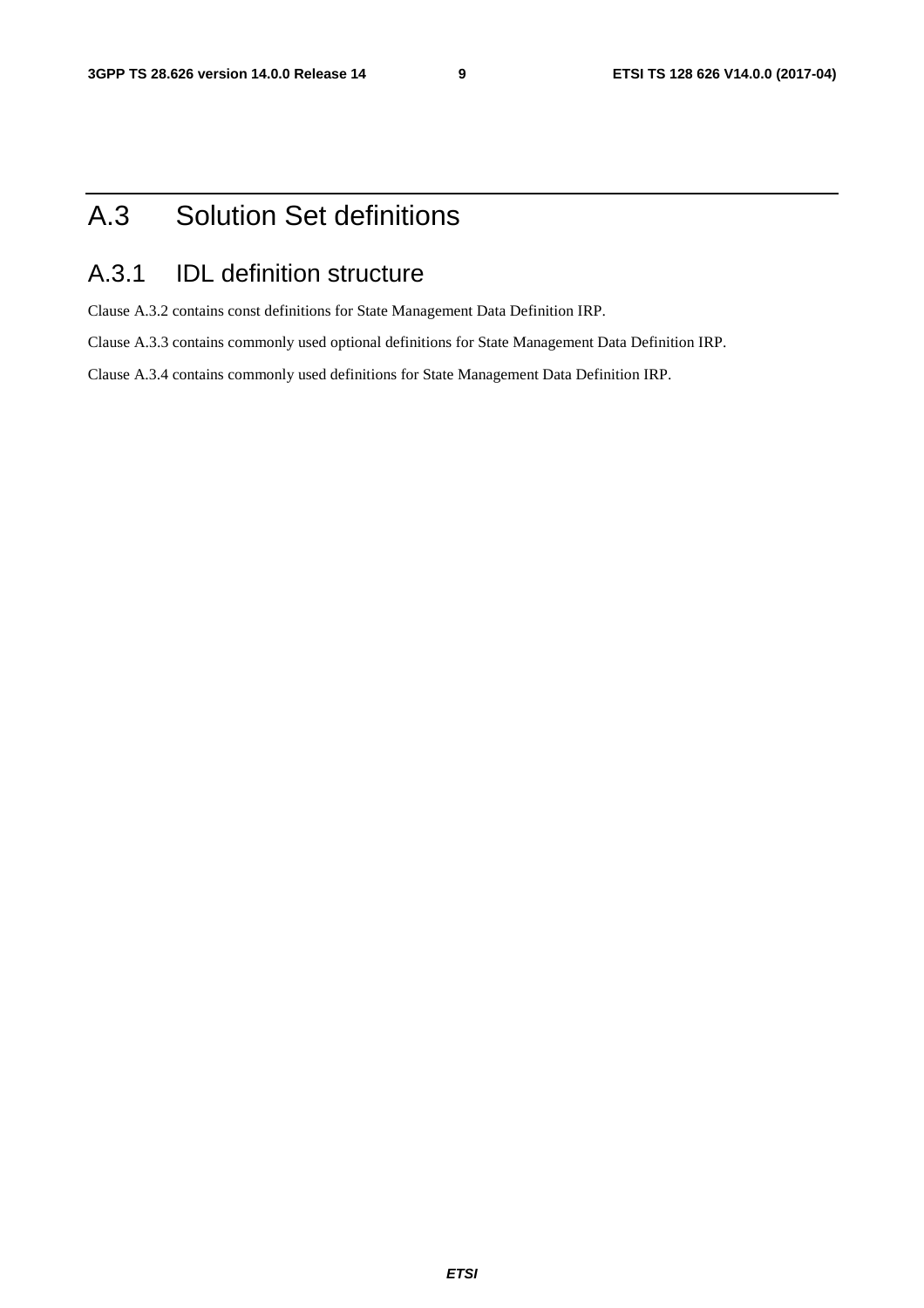#### A.3.2 IDL specification "StateManagementIRPConstDefs.idl"

```
//File:- StateManagementIRPConstDefs.idl 
#ifndef _STATE_MANAGEMENT_IRP_CONST_DEFS_IDL_ 
#define _STATE_MANAGEMENT_IRP_CONST_DEFS_IDL_ 
#include "CosNotification.idl" 
#include "ManagedGenericIRPConstDefs.idl" 
#include <StateManagementIRPCommonConstDefs.idl> 
#include <StateManagementIRPOptConstDefs.idl> 
// This statement must appear after all include statements 
#pragma prefix "3gppsa5.org" 
/* ## Module: StateManagementIRPConstDefs 
This module contains commonly used definitions for State Management IRP 
======================================================================== 
*/ 
module StateManagementIRPConstDefs 
{ 
/* 
   Constant definitions for state management notifications uses when populating the 
   Cos::Structured event. 
   The "name" party of the structured event carries the following constant definitions 
   appropriate to the state being notified. 
   Refer to TS 32.666 regarding how to populate the structured event 
*/ 
    interface AttributeNameValue { 
 const string OPERATIONAL_STATE = "operationalState"; 
const string USAGE_STATE = "usageState";
       const string ADMINISTRATIVE_STATE = "administrativeState"; 
      const string ALARM_STATUS = "alarmStatus";
      const string PROCEDURAL_STATUS = "proceduralStatus";
       const string AVAILABILITY_STATUS = "availabilityStatus"; 
      const string CONTROL_STATUS = "controlStatus";<br>
const string STANDBY_STATUS = "standbyStatus";<br>
const string UNKNOWN_STATUS = "unknownStatus";
      const string STANDBY_STATUS
      const string UNKNOWN_STATUS
    }; 
/* 
    The following structures provide the new state value, 
    and the optional old state value 
    The structures are passed in the value part of the cos structured event 
*/ 
    struct OperationalStateOldNewValue{ 
       StateManagementIRPCommonConstDefs::OperationalState new; 
       StateManagementIRPOptConstDefs::OperationalStateTypeOpt old; 
    }; 
    struct UsageStateOldNewValue{ 
       StateManagementIRPCommonConstDefs::UsageState new; 
       StateManagementIRPOptConstDefs::UsageStateTypeOpt old; 
    }; 
    struct AdministrativeStateOldNewValue{ 
       StateManagementIRPCommonConstDefs::AdministrativeState new; 
       StateManagementIRPOptConstDefs::AdministrativeStateTypeOpt old; 
    }; 
    struct AlarmStatusOldNewValue{ 
       StateManagementIRPCommonConstDefs::AlarmStatus new; 
       StateManagementIRPOptConstDefs::AlarmStatusTypeOpt old; 
    }; 
    struct ProceduralStatusOldNewValue{ 
       StateManagementIRPCommonConstDefs::ProceduralStatusValues new; 
       StateManagementIRPOptConstDefs::ProceduralStatusTypeOpt old; 
    }; 
    struct AvailabilityStatusOldNewValue{
```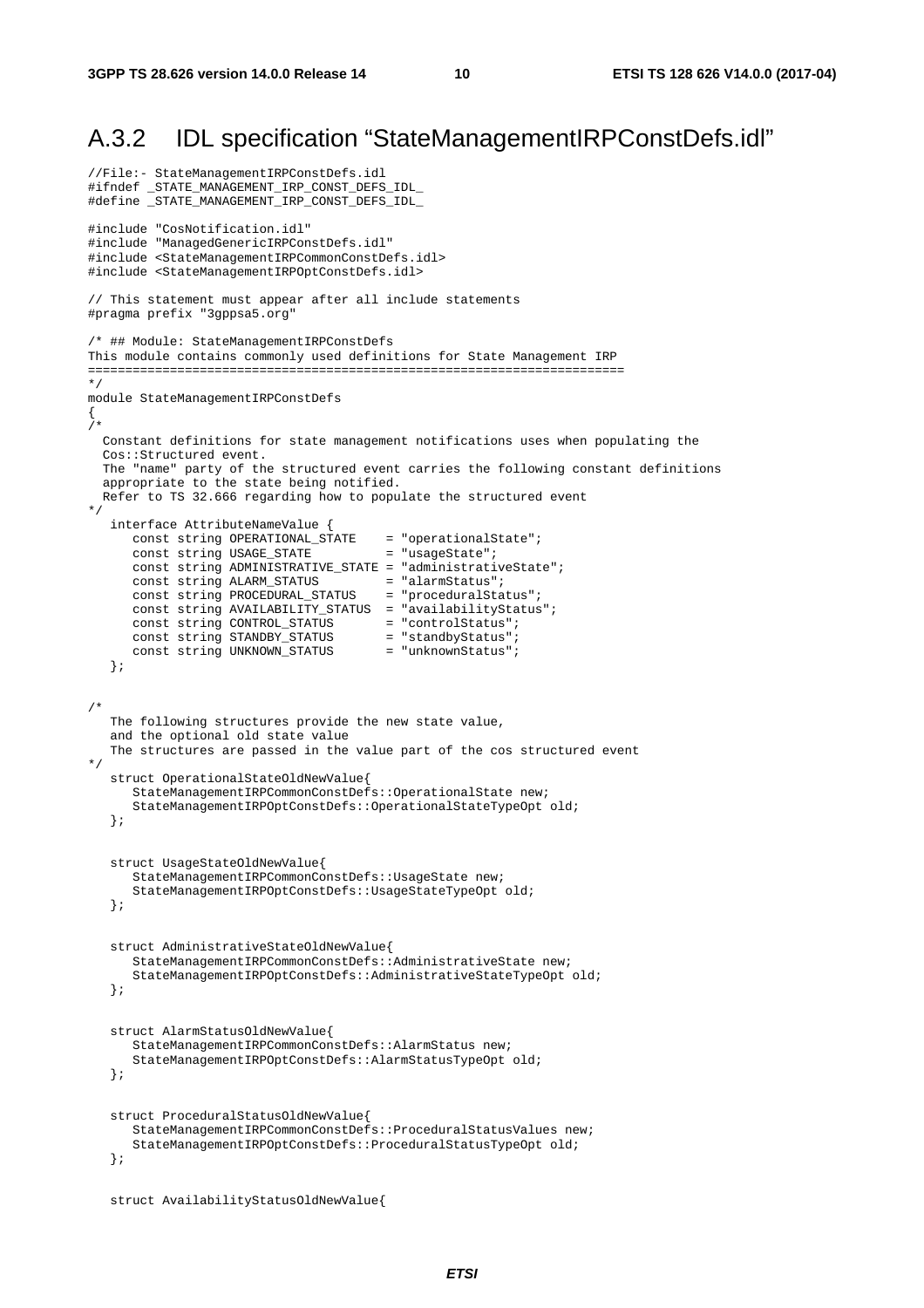StateManagementIRPCommonConstDefs::AvailabilityStatusValues new; StateManagementIRPOptConstDefs:: AvailabilityStatusTypeOpt old; }; struct ControlStatusOldNewValue{ StateManagementIRPCommonConstDefs::ControlStatusValues new; StateManagementIRPOptConstDefs::ControlStatusTypeOpt old; }; struct StandbyStatusOldNewValue{ StateManagementIRPCommonConstDefs::StandbyStatus new; StateManagementIRPOptConstDefs::StandbyStatusTypeOpt old; }; struct UnknownStatusOldNewValue{ StateManagementIRPCommonConstDefs::UnknownStatus new; StateManagementIRPOptConstDefs::UnknownStatusTypeOpt old; }; };

```
#endif // _STATE_MANAGEMENT_IRP_CONST_DEFS_IDL_
```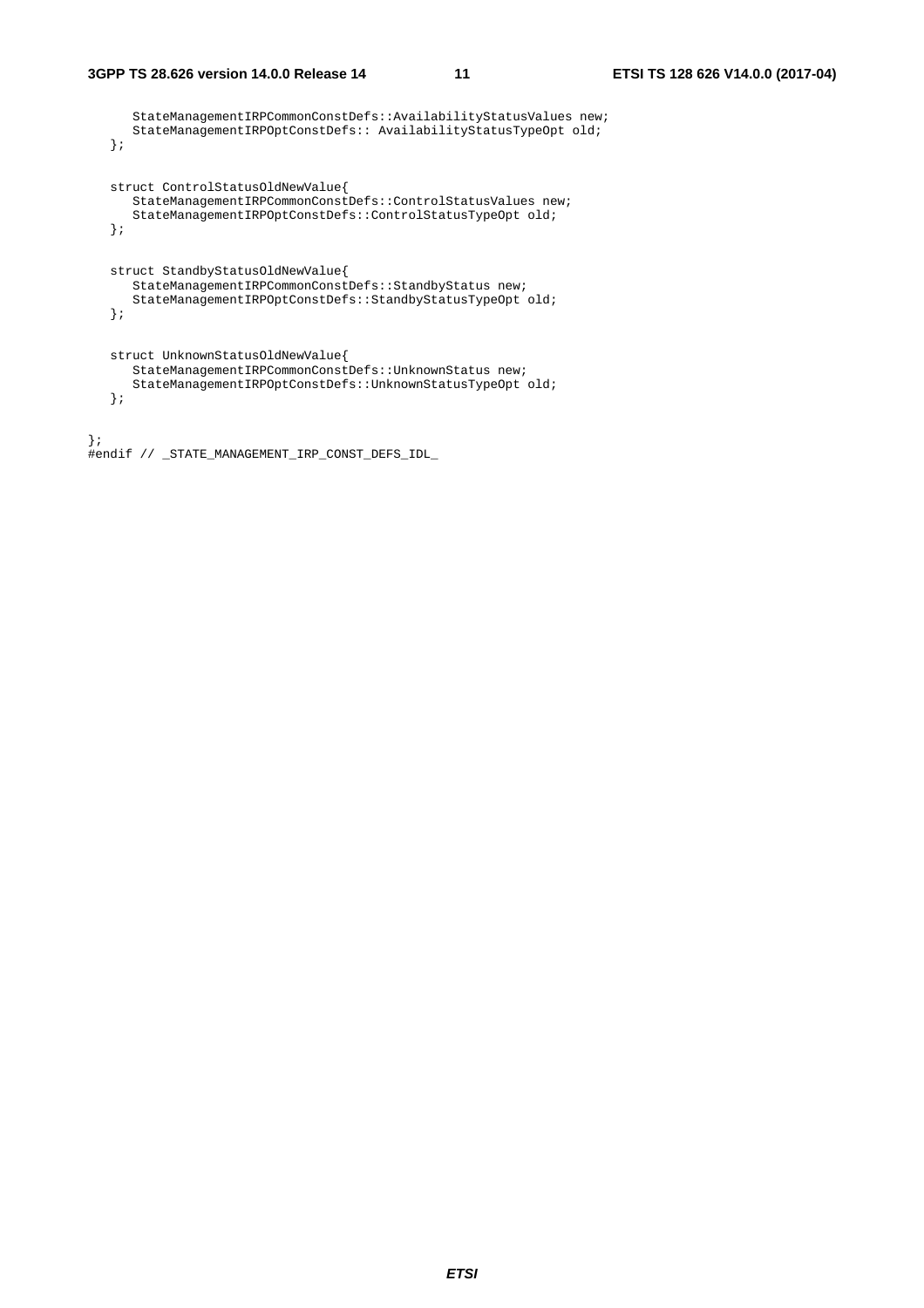#### A.3.3 IDL specification "StateManagementIRPOptConstDefs.idl"

```
//File:-StateManagementIRPOptConstDefs.idl 
#ifndef _STATE_MANAGEMENT_IRP_OPT_CONST_DEFS_IDL_ 
#define _STATE_MANAGEMENT_IRP_OPT_CONST_DEFS_IDL_ 
#include "CosNotification.idl" 
#include "ManagedGenericIRPConstDefs.idl" 
#include "StateManagementIRPCommonConstDefs.idl" 
// This statement must appear after all include statements 
#pragma prefix "3gppsa5.org" 
/* ## Module: StateManagementIRPOptConstDefs 
This module contains commonly used optional definitions for State Management IRP 
================================================================================ 
*/ 
module StateManagementIRPOptConstDefs 
\left\{ \right. /* 
    Definition of Operational State based on X.721 [3], if optional. 
 */ 
    union OperationalStateTypeOpt switch(boolean) 
    { 
      case TRUE: StateManagementIRPCommonConstDefs: : OperationalState operational_state;
    }; 
/ *
    Definition of Usage State based on X.721 [3], if optional. 
 */ 
    union UsageStateTypeOpt switch(boolean) 
    { 
       case TRUE: StateManagementIRPCommonConstDefs::UsageState usage_state; 
    }; 
    /* 
    Definition of Administrative State based on X.721 [3], if optional. 
    */ 
    union AdministrativeStateTypeOpt switch(boolean) 
    { 
      case TRUE: StateManagementIRPCommonConstDefs::AdministrativeState administrative state;
    }; 
    /* 
    Definition of Alarm Status based on M.3100 [4], if optional. 
 */ 
    union AlarmStatusTypeOpt switch(boolean) 
    { 
       case TRUE: StateManagementIRPCommonConstDefs::AlarmStatus alarm_status; 
    }; 
    /* 
    Definition of Procedural Status based on X.721 [3], if optional. 
    */ 
    union ProceduralStatusTypeOpt switch(boolean) 
    { 
      case TRUE: StateManagementIRPCommonConstDefs::ProceduralStatus procedural_status;
    }; 
    /* 
    Definition of Availability Status based on X.721 [3], if optional. 
 */ 
    union AvailabilityStatusTypeOpt switch(boolean) 
    { 
       case TRUE: StateManagementIRPCommonConstDefs::AvailabilityStatus availability_status; 
    }; 
    /* 
    Definition of Control Status based on X.721 [3], if optional. 
 */ 
    union ControlStatusTypeOpt switch(boolean) 
    { 
       case TRUE: StateManagementIRPCommonConstDefs::ControlStatus control_status; 
    }; 
/ *
    Definition of Standby Status based on X.721 [3], if optional.
```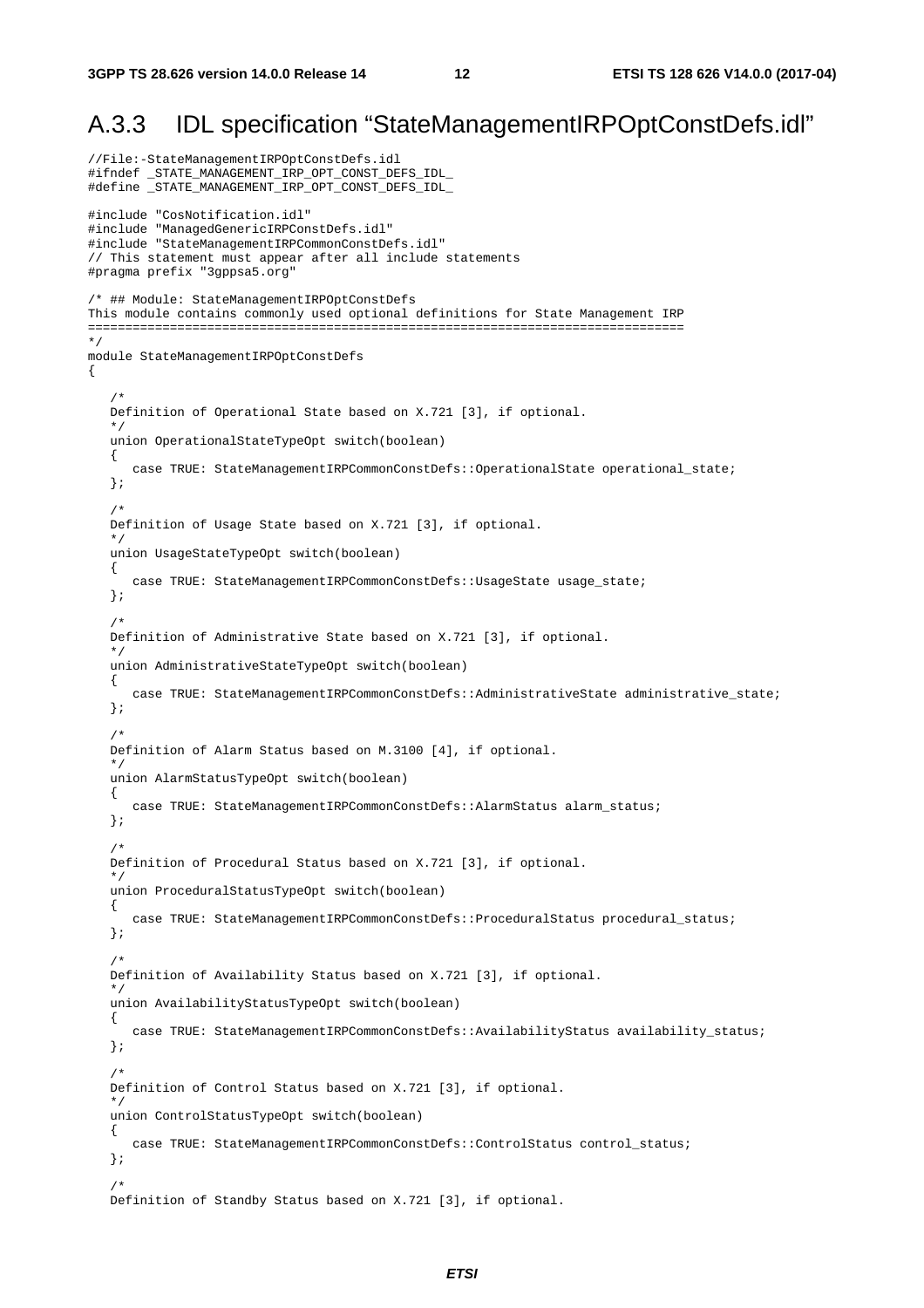```
 */ 
   union StandbyStatusTypeOpt switch(boolean) 
    { 
     case TRUE: StateManagementIRPCommonConstDefs::StandbyStatus standby_status;
    }; 
    /* 
   Definition of Unknown Status based on X.721 [3], if optional. 
    */ 
   union UnknownStatusTypeOpt switch(boolean) 
    { 
     case TRUE: StateManagementIRPCommonConstDefs::UnknownStatus unknown_status;
    }; 
};
```
#endif // \_STATE\_MANAGEMENT\_IRP\_OPT\_CONST\_DEFS\_IDL\_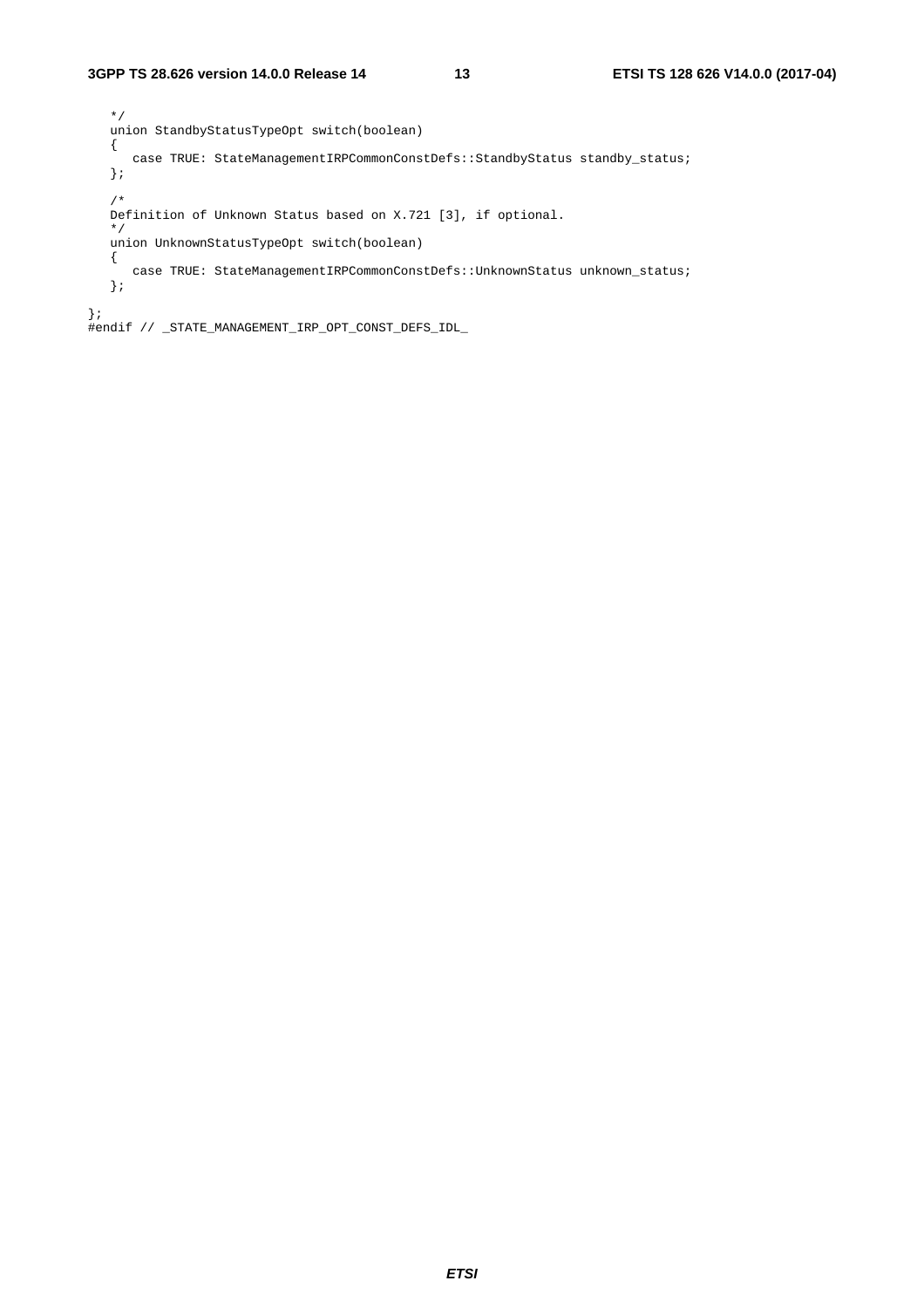//File: StateManagementIRPCommonConstDefs.idl

#### A.3.4 IDL specification "StateManagementIRPCommonConstDefs.idl"

```
#ifndef _STATE_MANAGEMENT_IRP_COMMON_CONST_DEFS_IDL_ 
#define _STATE_MANAGEMENT_IRP_COMMON_CONST_DEFS_IDL_ 
// This statement must appear after all include statements 
#pragma prefix "3gppsa5.org" 
/* Module: StateManagementIRPCommonConstDefs 
This module contains commonly used definitions for State Management IRP 
======================================================================== 
*/ 
module StateManagementIRPCommonConstDefs 
{ 
/ *
    Definition of Operational State based on X.721 [3], if mandatory. 
 */ 
    enum OperationalState 
    { 
       Disabled, Enabled 
    }; 
    /* 
    Definition of Usage State based on X.721 [3], if mandatory. 
    */ 
    enum UsageState 
    { 
       Idle, Active, Busy 
    }; 
/ *
    Definition of Administrative State based on X.721 [3], if mandatory. 
 */ 
    enum AdministrativeState 
    { 
       Locked, Unlocked, ShuttingDown 
    }; 
    /* 
    Definition of Alarm Status based on M.3100 [4], if mandatory. 
    */ 
    enum AlarmStatus 
    { 
       CLEARED, INDETERMINATE, WARNING, MINOR, MAJOR, CRITICAL 
    }; 
    /* 
    Definition of Procedural Status based on X.721 [3], if mandatory. 
 */ 
    enum ProceduralStatusValues 
    { 
       InitializationRequired, NotInitialized, Initializing, Reporting, 
       Terminating 
    }; 
    typedef sequence <ProceduralStatusValues,5> ProceduralStatus; 
    /* 
    Definition of Availability Status based on X.721 [3], if mandatory. 
    */ 
    enum AvailabilityStatusValues 
    { 
       InTest, Failed, PowerOff, OffLine, OffDuty, Dependency, Degraded, 
       NotInstalled, LogFull 
    }; 
    typedef sequence <AvailabilityStatusValues,9> AvailabilityStatus; 
/ *
    Definition of Control Status based on X.721 [3], if mandatory. 
    */ 
    enum ControlStatusValues 
    { 
       SubjectToTest, PartOfServicesLocked, ReservedForTest, Suspended 
    }; 
    typedef sequence <ControlStatusValues,4> ControlStatus;
```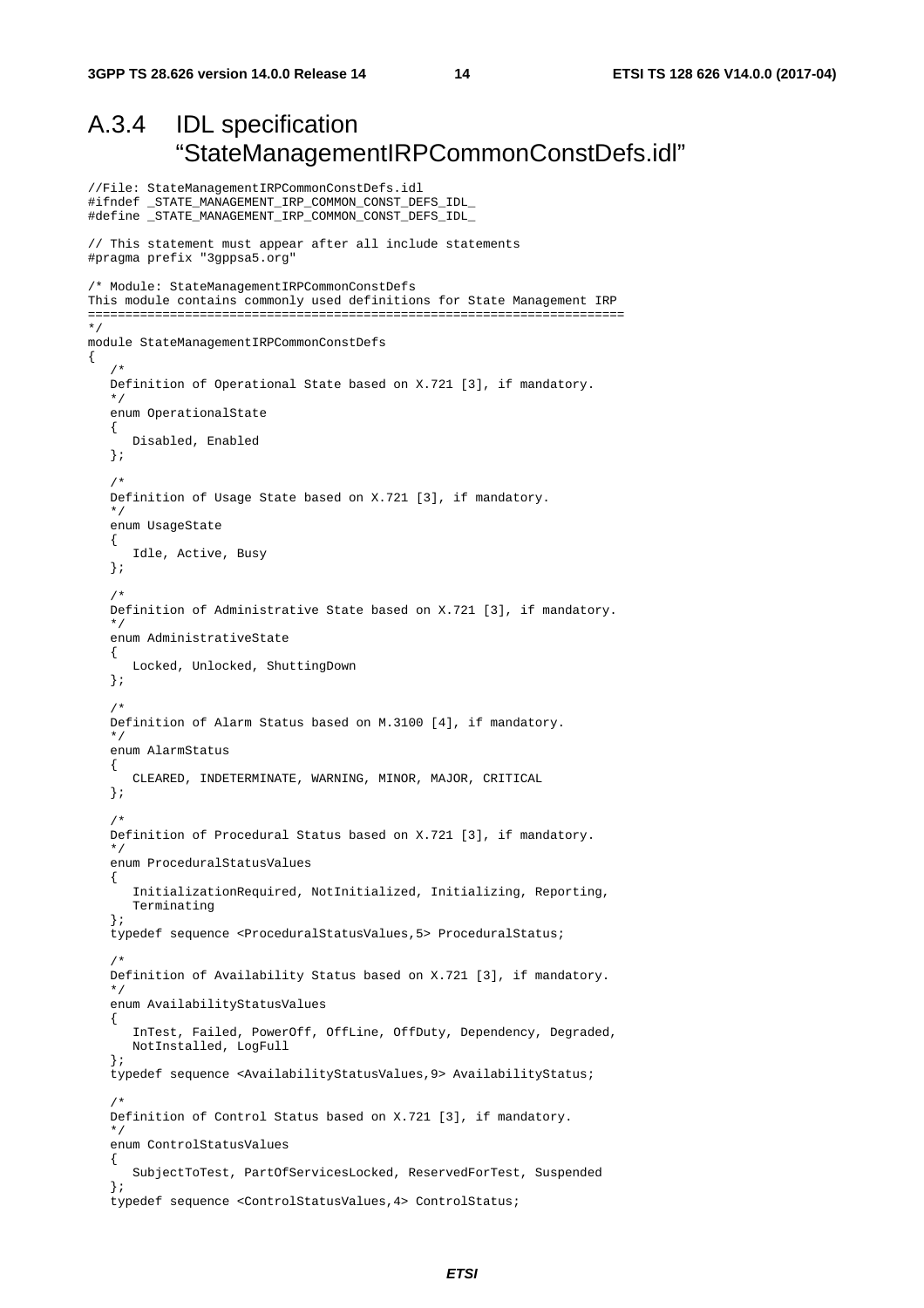/\* Definition of Standby Status based on X.721 [3], if mandatory. \*/ enum StandbyStatus  $\{$  HotStandby, ColdStandby, ProvidingService }; /\*<br>Definition of Unknown Status based on X.721 [3], if mandatory Definition of Unknown Status based on X.721 [3], if mandatory (if switch is TRUE then value equal to TRUE implies "unknown status"). \*/ union UnknownStatus switch(boolean) { case TRUE: boolean value; }; };

#endif //\_STATE\_MANAGEMENT\_IRP\_COMMON\_CONST\_DEFS\_IDL\_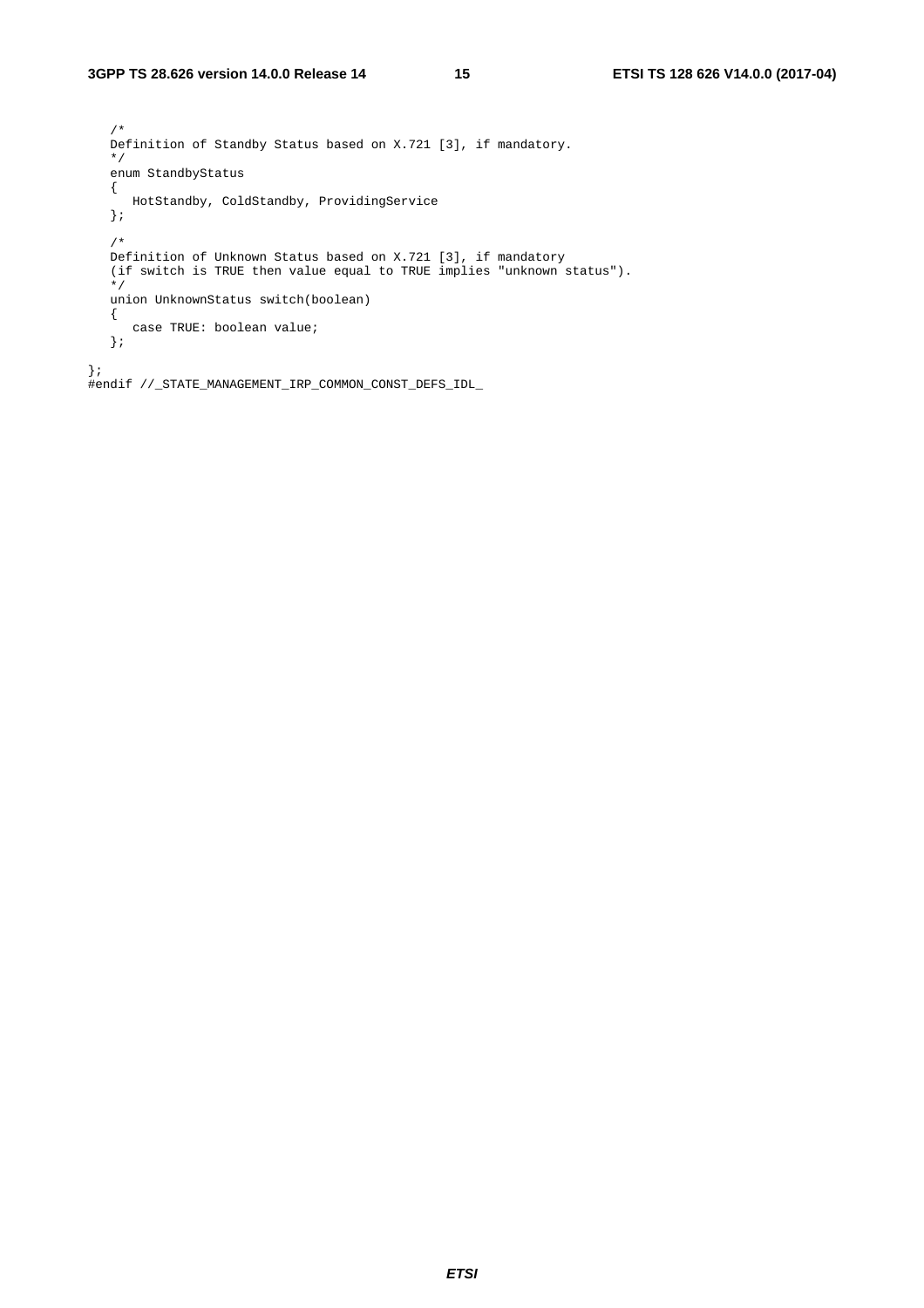#### Annex B (normative): XML definitions

#### B.0 General

This annex specifies the XML file format definition for the Bulk Configuration Management IRP IS [5] for the IRP whose semantics is specified in State Management Data Definition IRP: Information Service (IS) (3GPP TS 28.625 [2]).

The XML file formats are based on XML [7], XML Schema [9][10]and XML Namespace [11] standards.

#### B.1 Architectural features

#### B.1.0 Introduction

The overall architectural feature of State Management IRP is specified in 3GPP TS 28.625 [2].

This clause specifies features that are specific to the XML Schema definitions.

#### B.1.1 Syntax for Distinguished Names

The syntax of a Distinguished Name is defined in 3GPP TS 32.300 [5].

## B.2 Mapping

The mapping is not present in the current version of this specification.

#### B.3 Solution Set definitions

#### B.3.1 XML definition structure

The overall description of the file format of configuration data XML files is provided by 3GPP TS 32.616 [6].

Clause B.3.2 defines the XML schema stateManagementIRP.xsd for the State Management IRP: Information Service (IS) defined in 3GPP TS 28.625 [2].

The definition of the XML element types complies with the generic mapping rules defined in 3GPP TS 32.616 [6].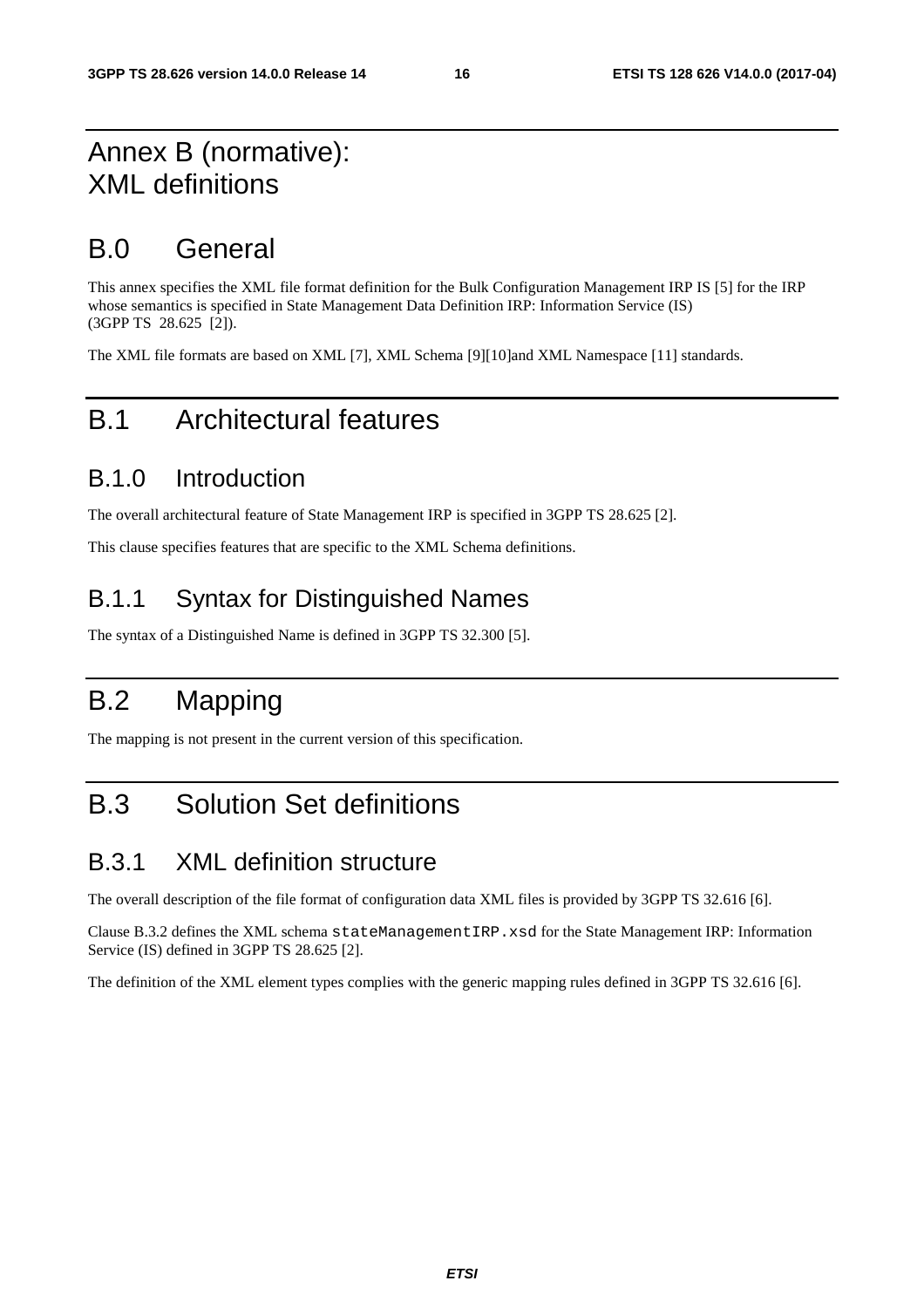#### B.3.2 XML schema "stateManagementIRP.xsd"

```
<?xml version="1.1" encoding="UTF-8"?> 
\leq! - 3GPP TS 28.626 State Management IRP 
  Bulk CM Configuration data file XML schema 
   stateManagementIRP.xsd 
--> 
<schema 
   targetNamespace= 
     "http://www.3gpp.org/ftp/specs/archive/28_series/28.626#stateManagementIRP" 
   elementFormDefault="qualified" 
   xmlns="http://www.w3.org/2001/XMLSchema" 
   xmlns:sm= 
     "http://www.3gpp.org/ftp/specs/archive/28_series/28.626#stateManagementIRP" 
> 
   <!-- State Management IRP related XML types --> 
   <simpleType name="operationalStateType"> 
     <restriction base="string"> 
       <enumeration value="enabled"/> 
       <enumeration value="disabled"/> 
     </restriction> 
   </simpleType> 
   <simpleType name="usageStateType"> 
     <restriction base="string"> 
       <enumeration value="idle"/> 
       <enumeration value="active"/> 
       <enumeration value="busy"/> 
     </restriction> 
   </simpleType> 
   <simpleType name="administrativeStateType"> 
     <restriction base="string"> 
       <enumeration value="locked"/> 
       <enumeration value="unlocked"/> 
       <enumeration value="shuttingDown"/> 
     </restriction> 
   </simpleType> 
   <simpleType name="alarmStatusType"> 
     <restriction base="string"> 
       <enumeration value="cleared"/> 
       <enumeration value="indeterminate"/> 
       <enumeration value="warning"/> 
       <enumeration value="minor"/> 
       <enumeration value="major"/> 
       <enumeration value="critical"/> 
     </restriction> 
   </simpleType> 
   <simpleType name="proceduralStatusElementType"> 
     <restriction base="string"> 
       <enumeration value="initializationRequired"/> 
       <enumeration value="notInitialized "/> 
       <enumeration value="initializing"/> 
       <enumeration value="reporting"/> 
       <enumeration value="terminating"/> 
     </restriction> 
   </simpleType> 
   <complexType name="proceduralStatusType"> 
     <sequence minOccurs="0" maxOccurs="5"> 
       <element name="proceduralStatusElement" type="sm:proceduralStatusElementType"/> 
     </sequence> 
   </complexType> 
   <simpleType name="availabilityStatusElementType"> 
     <restriction base="string"> 
       <enumeration value="inTest"/> 
       <enumeration value="failed"/> 
       <enumeration value="powerOff"/> 
       <enumeration value="offLine"/> 
       <enumeration value="offDuty"/> 
       <enumeration value="dependency"/> 
       <enumeration value="degraded"/> 
       <enumeration value="notInstalled"/> 
       <enumeration value="logFull"/> 
     </restriction> 
   </simpleType> 
   <complexType name="availabilityStatusType"> 
     <sequence minOccurs="0" maxOccurs="9">
```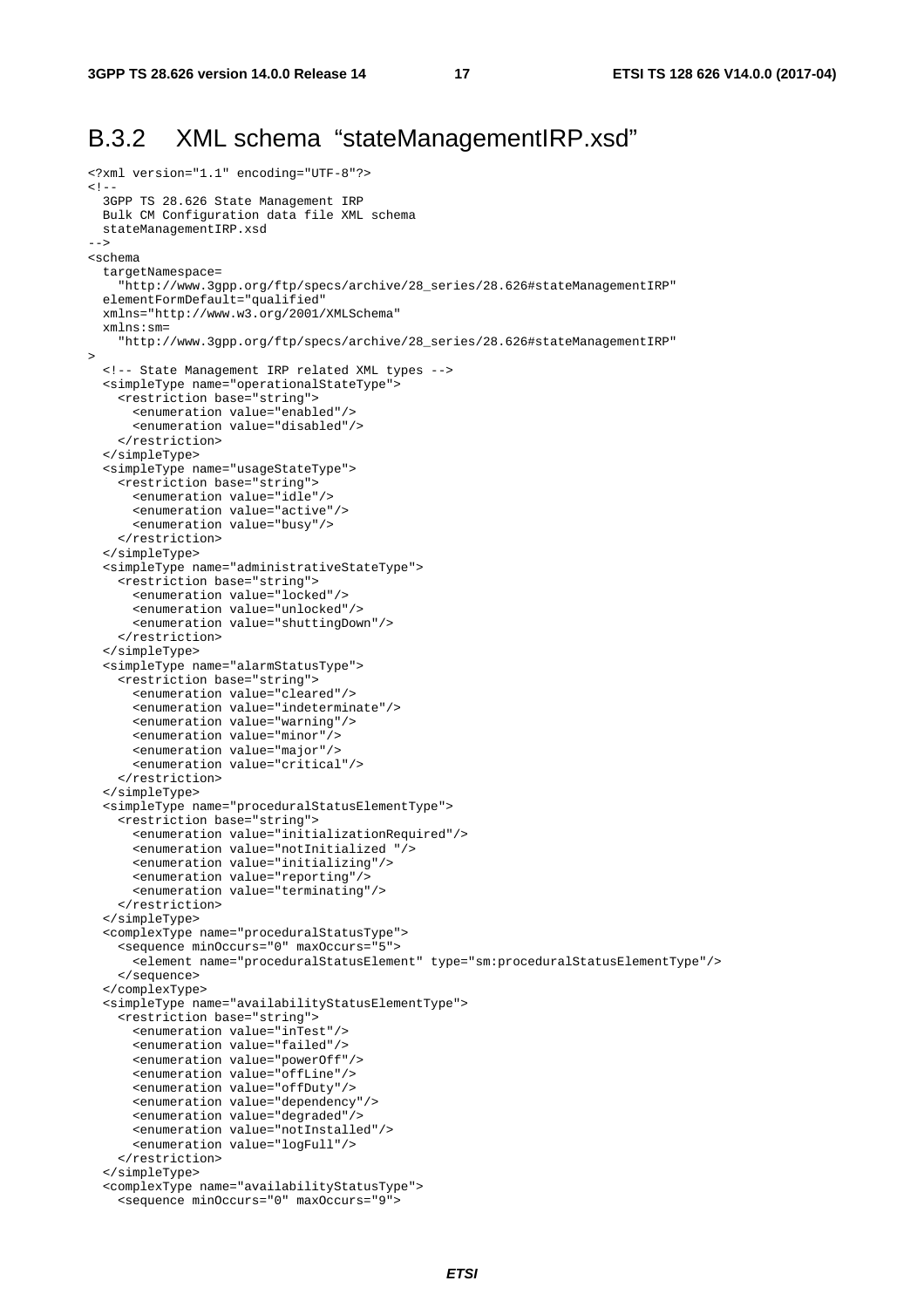<element name="availabilityStatusElement" type="sm:availabilityStatusElementType"/> </sequence> </complexType> <simpleType name="controlStatusElementType"> <restriction base="string"> <enumeration value="subjectToTest"/> <enumeration value="partOfServicesLocked"/> <enumeration value="reservedForTest"/> <enumeration value="suspended"/> </restriction> </simpleType> <complexType name="controlStatusType"> <sequence minOccurs="0" maxOccurs="4"> <element name="controlStatusElement" type="sm:controlStatusElementType"/> </sequence> </complexType> <simpleType name="standbyStatusType"> <restriction base="string"> <enumeration value="hotStandby"/> <enumeration value="coldStandby"/> <enumeration value="providingService"/> </restriction> </simpleType> <simpleType name="unknownStatusType"> <restriction base="boolean"> <pattern value="true"/> <pattern value="false"/> </restriction> </simpleType> <element name="operationalState" type="sm:operationalStateType"/> <element name="usageState" type="sm:usageStateType"/> <element name="administrativeState" type="sm:administrativeStateType"/> <element name="alarmStatus" type="sm:alarmStatusType"/> <element name="proceduralStatus" type="sm:proceduralStatusType"/> <element name="availabilityStatus" type="sm:availabilityStatusType"/> <element name="controlStatus" type="sm:controlStatusType"/> <element name="standbyStatus" type="sm:standbyStatusType"/> <element name="unknownStatus" type="sm:unknownStatusType"/> </schema>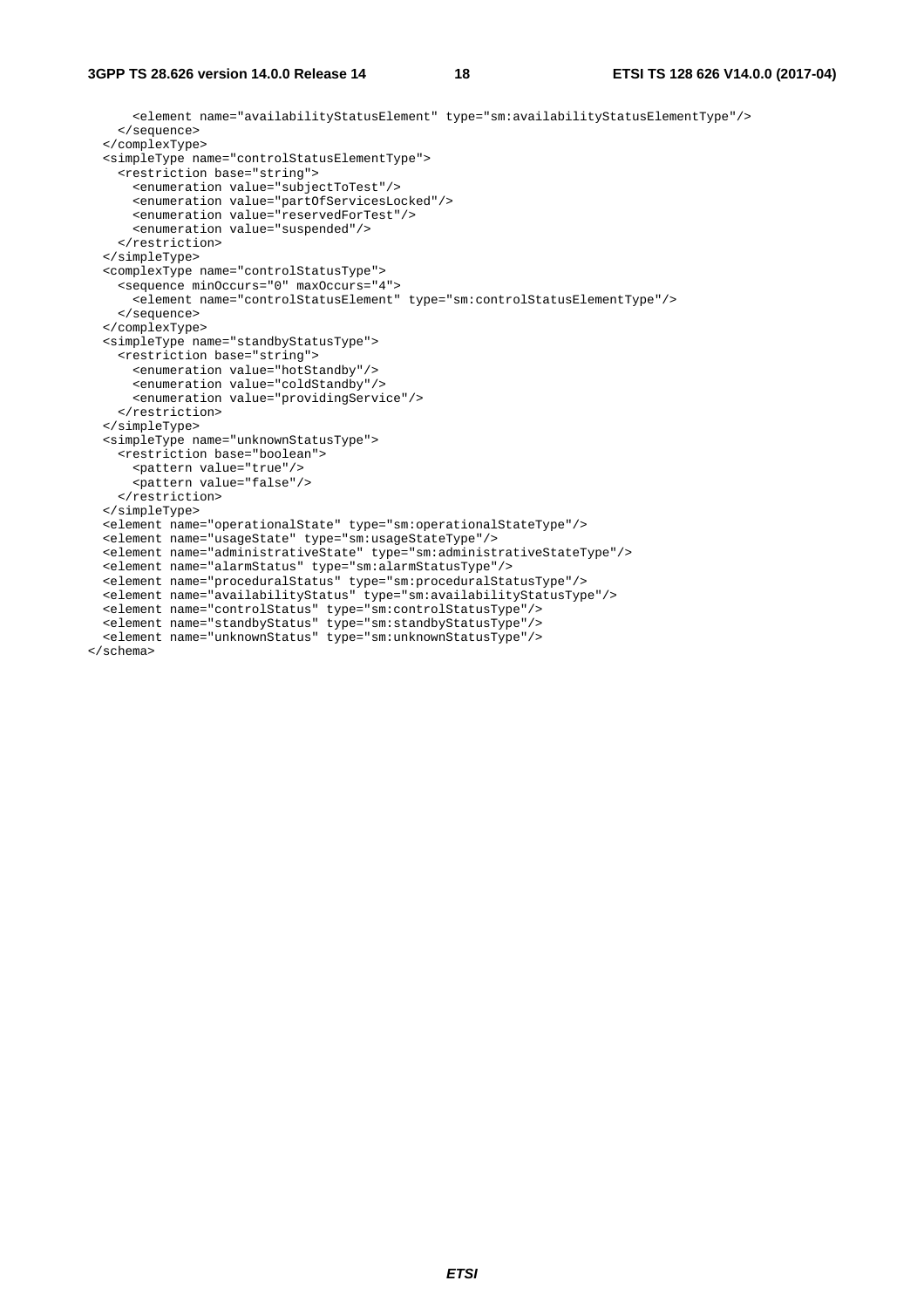## Annex C (Informative): Change history

| <b>Change history</b> |              |                 |  |  |                                                                                   |       |                   |
|-----------------------|--------------|-----------------|--|--|-----------------------------------------------------------------------------------|-------|-------------------|
| <b>Date</b>           | TSG#         |                 |  |  | <b>TSG Doc. ICR IRev   Subject/Comment</b>                                        | l Old | <b>New</b>        |
| 2014-06               | SA#64        | ISP-140332 I001 |  |  | upgrade XSD                                                                       |       | $11.0.0$   11.1.0 |
|                       |              | ISP-140358 002  |  |  | remove the feature support statements                                             |       |                   |
| 2014-09               | SA#65        | ISP-140560 1003 |  |  | Update the link from Solution Set to Information Service due to the 11.1.0 12.0.0 |       |                   |
|                       |              |                 |  |  | lend of Release 12                                                                |       |                   |
| 2016-01               | <b>SA#70</b> |                 |  |  | Upgrade to Rel-13(MCC)                                                            |       | $12.0.0$ 13.0.0   |

| <b>Change history</b> |                |             |            |  |  |                                                                  |            |
|-----------------------|----------------|-------------|------------|--|--|------------------------------------------------------------------|------------|
| <b>Date</b>           | <b>Meeting</b> | <b>TDoc</b> | <b>ICR</b> |  |  | <b>Rev Cat Subject/Comment</b>                                   | <b>New</b> |
|                       |                |             |            |  |  |                                                                  | version    |
| 2016-06               | SA#72          | SP-160407   | 004        |  |  | Update the link from IRP Solution Set to IRP Information Service | 13.1.0     |
| 2017-03               | SA#75          |             |            |  |  | Promotion to Release 14 without technical change                 | 14.0.0     |